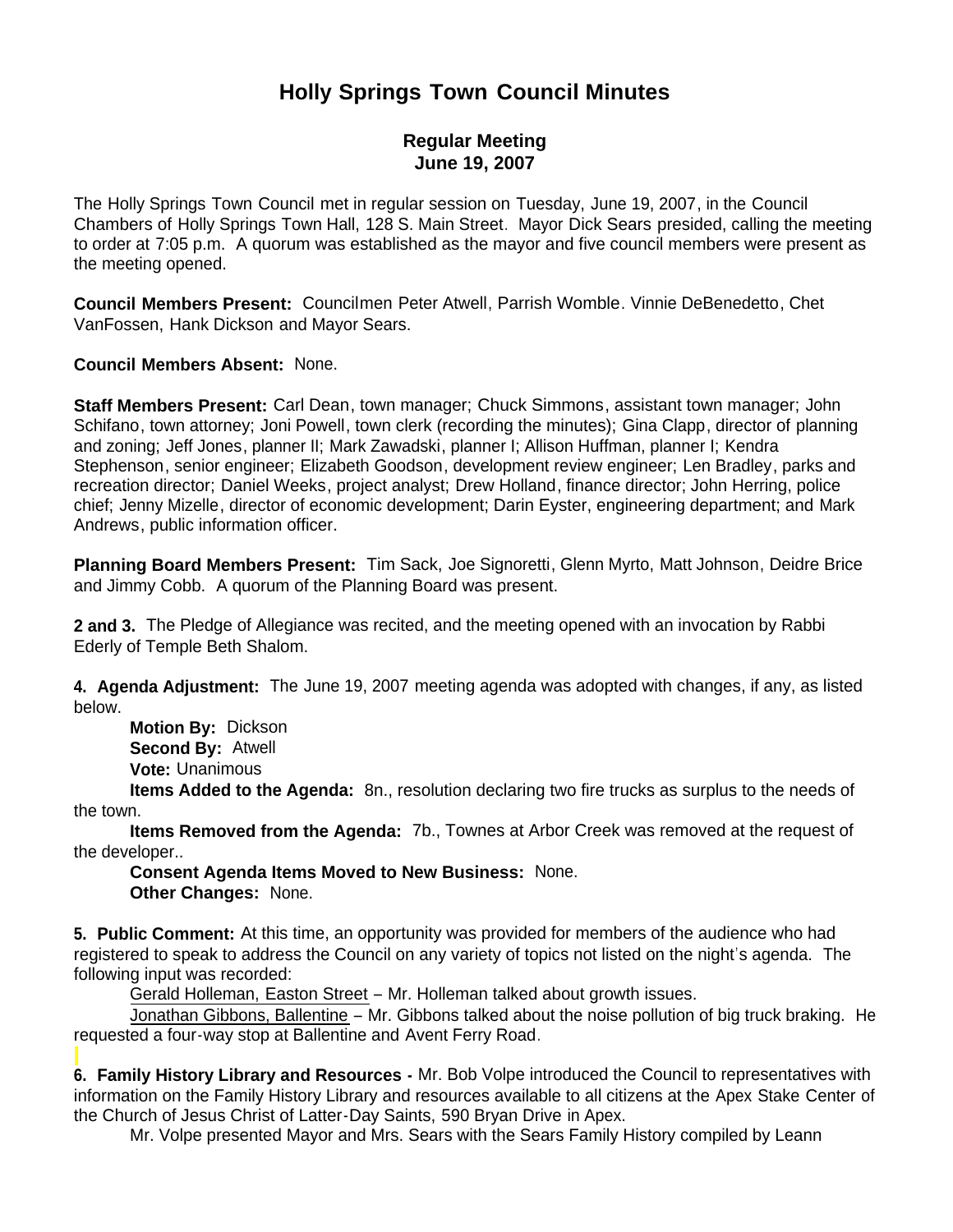### Carroll, volunteer at the Apex LDS FHC.  **Action:** None.

**6b. Novartis Presentation** – Mr. Ulrich Valley of the Novartis company addressed the Council to provide members with an update on the construction project and the anticipated impact the company will have on the town.

**Action:** None.

 At this time, Mayor Sears asked to be excused from the Council for the next item on the agenda, citing his contract with Wakefield Development, the applicant, as his reason for the recusal.

 Councilman VanFossen also asked to be recused, saying that he is the architect designing the development's clubhouse.

Councilman Atwell asked the Town Attorney for clarification of whether it would be necessary for the two to be recused.

Mr. Schifano advised that following the joint public hearing with the Planning Board, the action of the Council would be to forward the proposal to the Planning Board for review and recommendation. While his argument would be that such action would not be of any financial benefit to either Mayor Sears or Councilman VanFossen, their recusal would eliminate any appearance or perception of impropriety.

 **Action:** The Council approved a motion to recuse Councilman VanFossen and Mayor Sears from deliberations and action on agenda item 7a, the public hearing on proposed amendments to the 12 Oaks Planned Unit Development.

 **Motion By:** Atwell **Second By:** Dickson **Vote:** Unanimous.

Mayor Pro Tem Hank Dickson presided.

**7a. Joint Public Hearing: Twelve Oaks PUD Amendment, 07-PUD-01-A03 –** Mr. Jones said the Town has received a proposed amendment to the Twelve Oaks Planned Unit Development that would add language to the PUD document to address fences and signs as follows:

- Allowing a fence height up to 12 feet in height for the development entrance and internal entrance features into subsections of the subdivision
- Allow for incidental signage throughout the development directing traffic to model homes
- Allow for builder information signs throughout the development

He said the applicant would like to install as the entrance feature into the Twelve Oaks subdivision a fence structure that uses both brick and wrought iron fence and columns. The current PUD document does not cover fences and as such the regulations of the Unified Development Ordinance must be met. The current standard only allows for fences to go up to six feet in height along the perimeter of a subdivision.

With that explanation completed, Mayor Sears opened the public hearing to accept input. The following comments were recorded:

Randy Smith, land development manager for Wakefield – Mr. Smith addressed the Council in support of the amendments. He said the developers are trying to provide an attractive entrance with a strong impact.

Bob Brantley of Rodney's Signs, 3321 Hemingway, Apex – Mr. Brantley spoke in favor of the amendments.

There being no further input, the public hearing was closed.

 **Action:** The Council approved a motion to forward Planned Unit Development application #06- PUD-01-A03 for Twelve Oaks to the Planning Board for review and recommendation.

 **Motion By:** Womble **Second By:** Atwell **Vote:** Unanimous.

Councilman Dickson made a motion to readmit Councilman VanFossen and Mayor Sears into the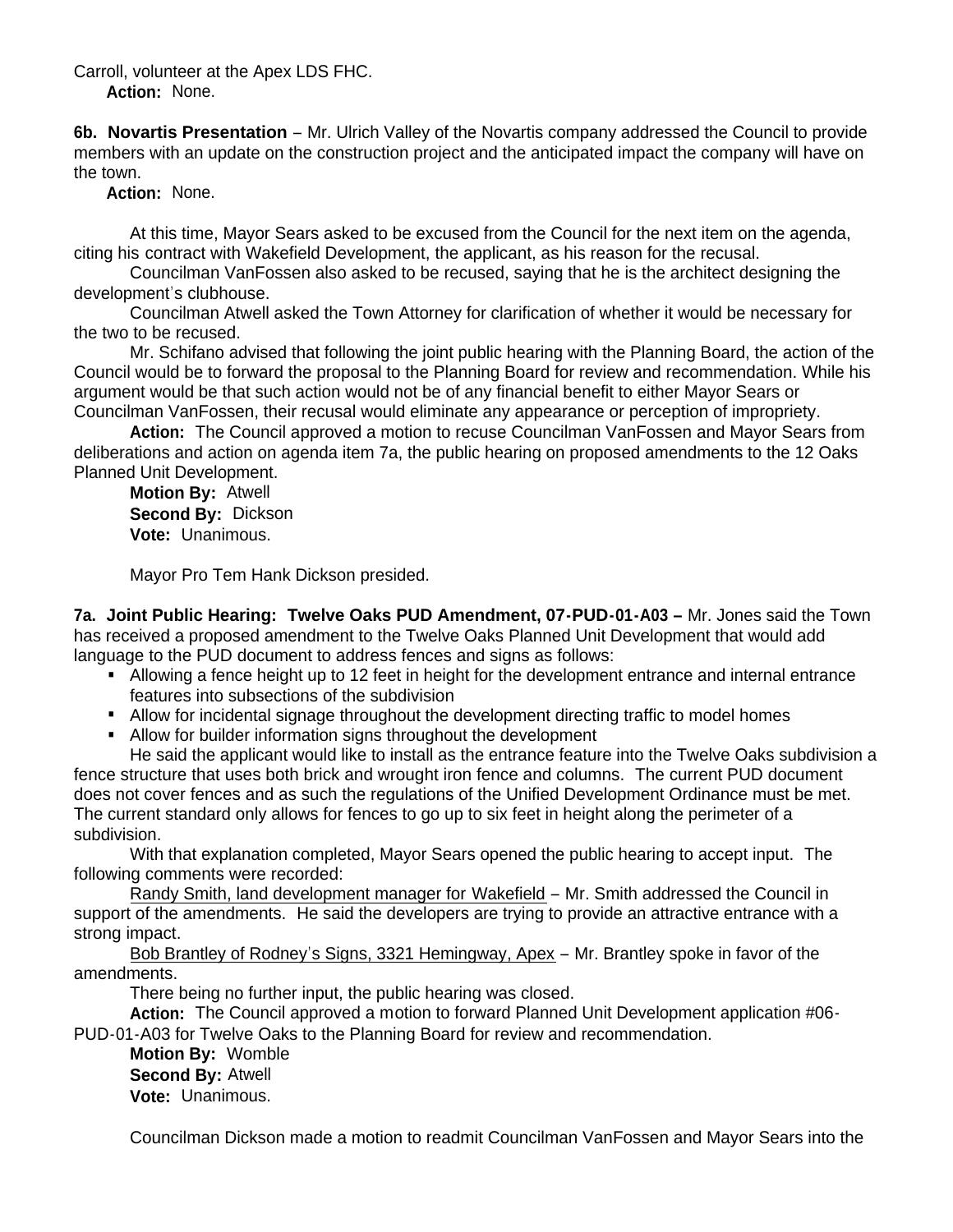meeting. The motion was seconded by Councilman Womble, and it carried unanimously.

**7b. Public Hearing: Townes of Arbor Creek –** This item was deleted from the agenda during agenda adjustment.

**7c. Public Hearing: Zoning Map Change 07-REZ-08–** Mr. Jones said the Town has received a request for rezoning, and the applicant is proposing to rezone 2.13 acres along Cotten Lane adjacent to Avent Ferry Road from R-15 Single-Family to R-MF-8 Multi Family Residential. The parcels are adjacent to recently rezoned property that was rezoned from R-15 to R-MF-8. He said these parcels are located within the Village District Area Plan boundary, and that plan designates this area for attached residential uses.

Mr. Jones said that staff and Planning Board recommend approval.

With that explanation completed, Mayor Sears opened the public hearing to accept input. The following comments were recorded:

Lorraine Veun, 225 W. Elm Ave. – Ms. Veun, who is a resident of Avent Acres, spoke in opposition to the proposal, pointing out the larger lot sizes of her development would be at odds to the requesting zoning. She said she also is concerned about resulting traffic congestion and noise of higher density development. She said she also is concerned about the unknowns of the specific development of the property.

There being no further input, the public hearing was closed.

Councilman Atwell explained, for the benefit of the audience, that the question of the public hearing was whether the requested zoning was appropriate for the area. He said the Council is prohibited from entertaining specifics about development plans when considering zoning. Later in the process, development plans go through their own vigorous review process, which is when such things as traffic patterns will be examined, he added.

 **Action #1:** The Council approved a motion to approve the following statement: "The requested zone map change from R-15 to R-MF-8 is consistent with the Holly Springs Ten Year Comprehensive Growth Plan (The Village District Area Plan) since the Future Land Use Plan Map indicates this property as Attached Residential Housing. R-MF-8 zoning designation will fit into the area. The requirements allowing for a multi-family zoning will be in conformance with its surroundings."

**Motion By:** Dickson **Second By:** Atwell **Vote:** Unanimous.

 **Action #2:** The Council approved a motion to approve Zone Map Change Petition #07-REZ-08 to change the zoning of 2.13 acres of Wake County PIN # 0648891750, 0648891952, 0648892824, 0648891746, 0648892604 and 0648892798 from R-15: Residential to R-MF-8: Multi Family Residential as submitted by Douglas Ledson.

 **Motion By:** Dickson **Second By:** Atwell **Vote:** Unanimous.

**7d. Public Hearing: Zoning Map Change 07-REZ-09–** Mr. Zawadski said that last year, Rezoning Petition #06-REZ-08 included two of the four subject properties and was originally presented to Town Council on June 20, 2006.

He said during that meeting, a number of Council members and adjacent property owners expressed concern about the lack of vehicular access to the property from Holly Springs Road. The applicant indicated that he was under contract for the properties to the north of the site in order to provide vehicular access to the adjacent property that was to be rezoned. The Town Council approved a motion to table the rezoning until Oct. 3, 2006 when the rezoning request was denied because the properties still had not been taken under ownership by the applicant.

He explained that rezoning petition 07-REZ-09 includes the two original properties as well as two additional properties that would help to provide access when the properties are developed. All of these properties are within the corporate limits of Holly Springs and are located near the intersection of Holly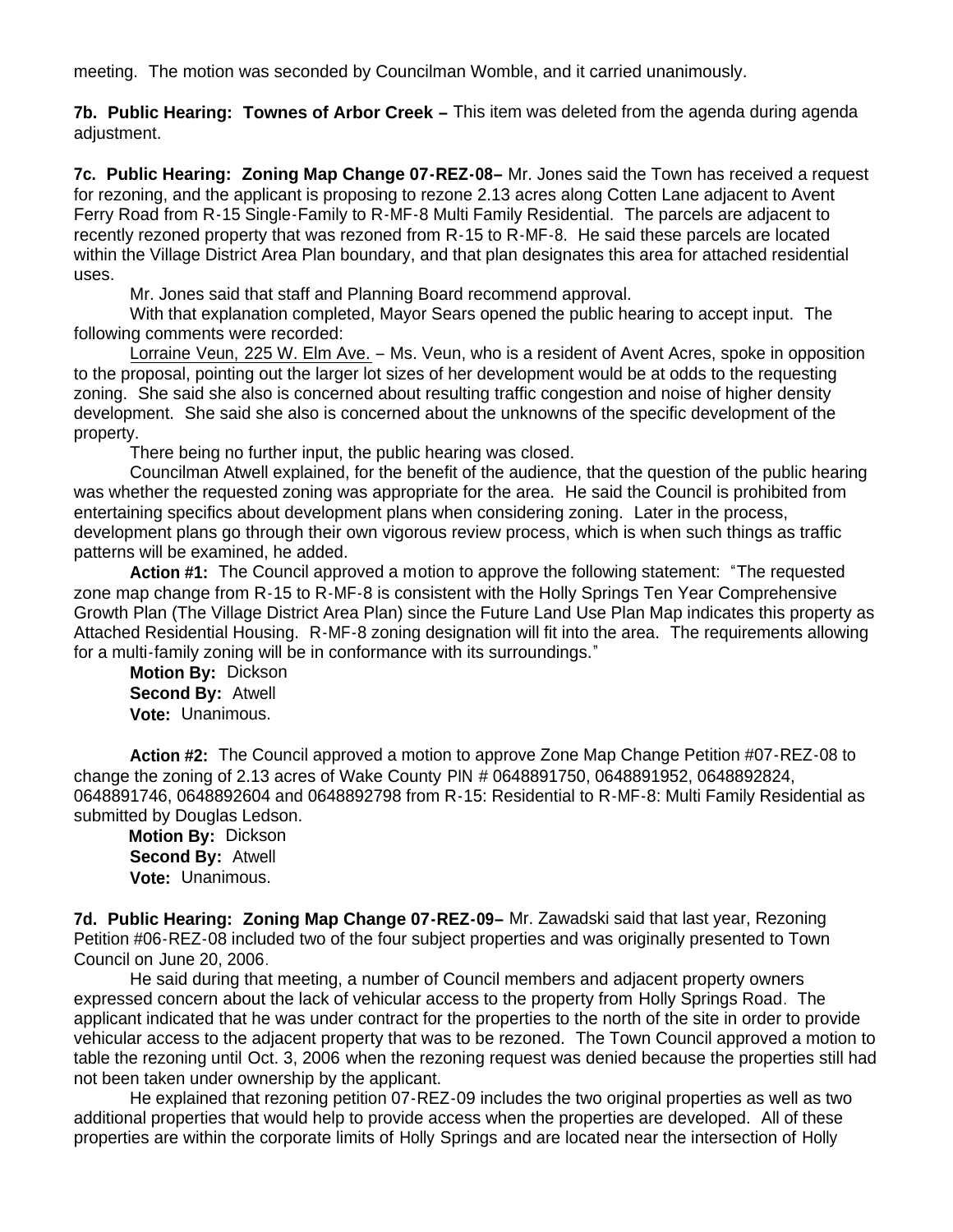Springs Road and the 55 Bypass.

Mr. Zawadski said the applicant is requesting that a 4.65-acre portion of the larger parcel be rezoned to LB: Local Business and that the remaining 1.92 acres of the property be rezoned to R-8 Residential.

The applicant is requesting that the entire .33 acres of the smaller parcel be rezoned to R-8: Residential and that the remaining two parcels (.82 acres and .88 acres) that front Holly Springs Road and 55 Bypass be rezoned to LB: Local Business.

Mr. Zawadksi said the requested R-8: Residential and LB: Local Business zoning designations are compatible with the land use plan and that staff and Planning Board recommend approval.

With that explanation completed, Mayor Sears opened the public hearing to accept input. The following comments were recorded:

Kathi Nesbitt, 101 Tuska Hills Drive – Ms. Nesbitt asked if the property was being sold.

Steve Seely, - Mr. Seely, representing the applicant, explained that yes, the applicant has the property up for sale. He said their options are open and that the applicant may also develop the property.

There being no further input, the public hearing was closed.

 **Action #1:** The Council approved a motion to approve the following statement: "The requested zone map change from R-10: Residential and R-20: Residential to LB: Local Business and R-8: Residential is consistent with the Holly Springs 10-Year Comprehensive plan, in that it preserves the Mixed-Use designation for the use of the property."

 **Motion By:** Womble **Second By:** DeBenedetto **Vote:** Unanimous.

 **Action #2:** The Council approved a motion to approve Zone Map Change Petition #07-REZ-09 to change the zoning of 4.65 acres of Wake County PIN # 0649-53-4407 from R-20: Residential to LB: Local Business and the remaining 1.92 acres of Wake County PIN # 0649-53-4407 from R-20: Residential to R-8: Residential and .33 acres of Wake County PIN # 0649-53-5735 from R-20: Residential to R-8: Residential and .82 acres of Wake County PIN # 0649-53-4990 from R-10: Residential to LB: Local Business and .88 acres of Wake County PIN # 0649-53-1775 from R-20: Residential to LB: Local Business as submitted by Stephan Seely.

 **Motion By:** Womble **Second By:** DeBenedetto **Vote:** Unanimous.

**7e. Public Hearing: Zoning Map Change 07-REZ-10 –** Mr. Zawadski said the Town has received a request for a zone map change for a .39-acre parcel located at the intersection of Avent Ferry Road and NC 55 Bypass. This property is currently zoned R-20: Residential and was originally part of the property located directly across the bypass before the right of way for the road was established. The .39-acre piece that was left over is a nonconforming lot and cannot be developed under any zoning district due to its irregular shape.

He said additionally, a 20-foot undisturbed buffer yard is required when the adjacent property (proposed site of Southpark Village) is developed since it is zoned CB: Community Business, and this property is zoned residential. The proposed rezoning from residential to commercial would eliminate this unnecessary requirement since the property would never develop residentially. The requested zoning district is compatible with the Land Use Plan, which designates this property as Commercial, Mr. Zawadski said, adding that staff and the Planning Board recommend approval.

With that explanation completed, Mayor Sears opened the public hearing to accept input. The following comments were recorded: None.

There being no input, the public hearing was closed.

 **Action #1:** The Council approved a motion to approve the following statement: "The requested zone map change from R-20 to CB: Community Business is consistent with the Holly Springs Ten Year Comprehensive Growth Plan since the Future Land Use Plan Map indicates this property as Commercial and the Community Business District permits commercial uses."

**Motion By:** VanFossen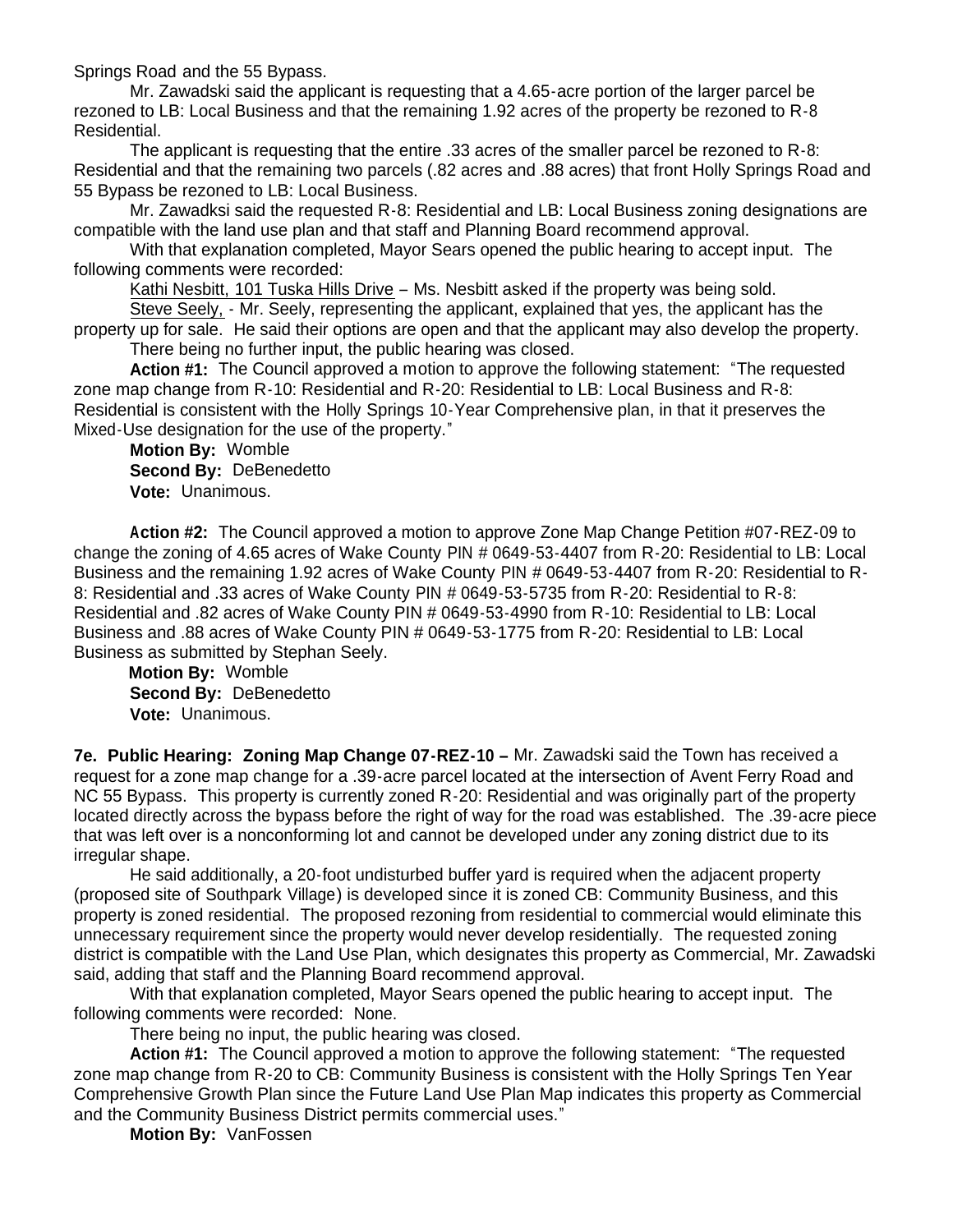**Second By:** Atwell **Vote:** Unanimous.

 **Action #2:** The Council approved a motion to approve Zone Map Change Petition #07-REZ-10 to change the zoning of .39 acres of Wake County PIN # 0648-88-0524 from R-20: Residential to CB: Community Business as submitted by Philip Stephens.

 **Motion By:** VanFossen **Second By:** Atwell **Vote:** Unanimous.

**7f. Public Hearing: Zoning Map Change 07-REZ-11 –** Ms. Huffman said the Town has received a request for the rezoning of two parcels located off the corner of Sunset Lake Road and Lassiter Road and across from Phase 2 of the Sunset Lake Commons Shopping Center. The total acreage is approximately 6.25 acres, and both parcels currently are zoned R-10: Residential. The parcels are located in the Northeast Gateway Plan and are designated to be mixed use.

 Ms. Huffman said the applicant is asking that the .5 acres fronting Sunset Lake Road be rezoned to LB: Local Business and that the 5.75-acre parcel be rezoned to R-MF-15: Multi-family Residential.

Ms. Huffman said that staff and Planning Board recommend approval. She reported that there were dissenting votes on the Planning Board with two members voting against the recommendation to approve because there would be no transitional zoning between the property and neighboring residential properties.

Councilman Dickson pointed out that, although the adjacent properties are zoned residential, the Holly Springs Road properties in that area are destined to be rezoned and developed commercially in the future.

With that explanation completed, Mayor Sears opened the public hearing to accept input. The following comments were recorded:

Walter Colvin, 5316 Sunset Lake Road – Mr. Coleman asked where a second access to the property would be located.

Councilman VanFossen explained that no development plan had been submitted, and that type of specific detail would be addressed later in the development review process.

There being no further input, the public hearing was closed.

Councilmen Atwell and Dickson said they agreed about the future development of the neighboring properties. Councilman Atwell added that he also feels that higher density properties in proximity to business areas is good planning.

The Council members talked about the merits of R-MF-8 compared to R-MF-15. In the end the Council felt the R-MF-15 zone would not be much denser than an R-MF-8 zone and also would require higher architectural standards.

 **Action #1:** The Council approved a motion to approve the following statement: "The requested zone map change from R-10 to LB and zone map change from R-10 to R-MF-15 is consistent with the Holly Springs 10-Year Comprehensive Growth Plan since the Future Land Use Plan Map indicates this property as Mixed Use." **Motion By:** VanFossen

 **Second By:** Atwell **Vote:** Unanimous.

 **Action #2:** The Council approved a motion to approve Zone Map Change Petition #07-REZ-11 to change the zoning of .5 acres of Wake County PIN # 0669-06-5586 from R-10: Residential to LB: Local Business and 5.75 acres of Wake County PIN # 0669-06-4161 from R-10: Residential to R-MF-15 as submitted by Steve O'Neal, Chatham Development Corporation.

 **Motion By:** VanFossen **Second By:** Womble **Vote:** Unanimous.

**7g. Public Hearing: Special Exception Use Petition 07-SEU-03 –** Ms. Huffman said the Town has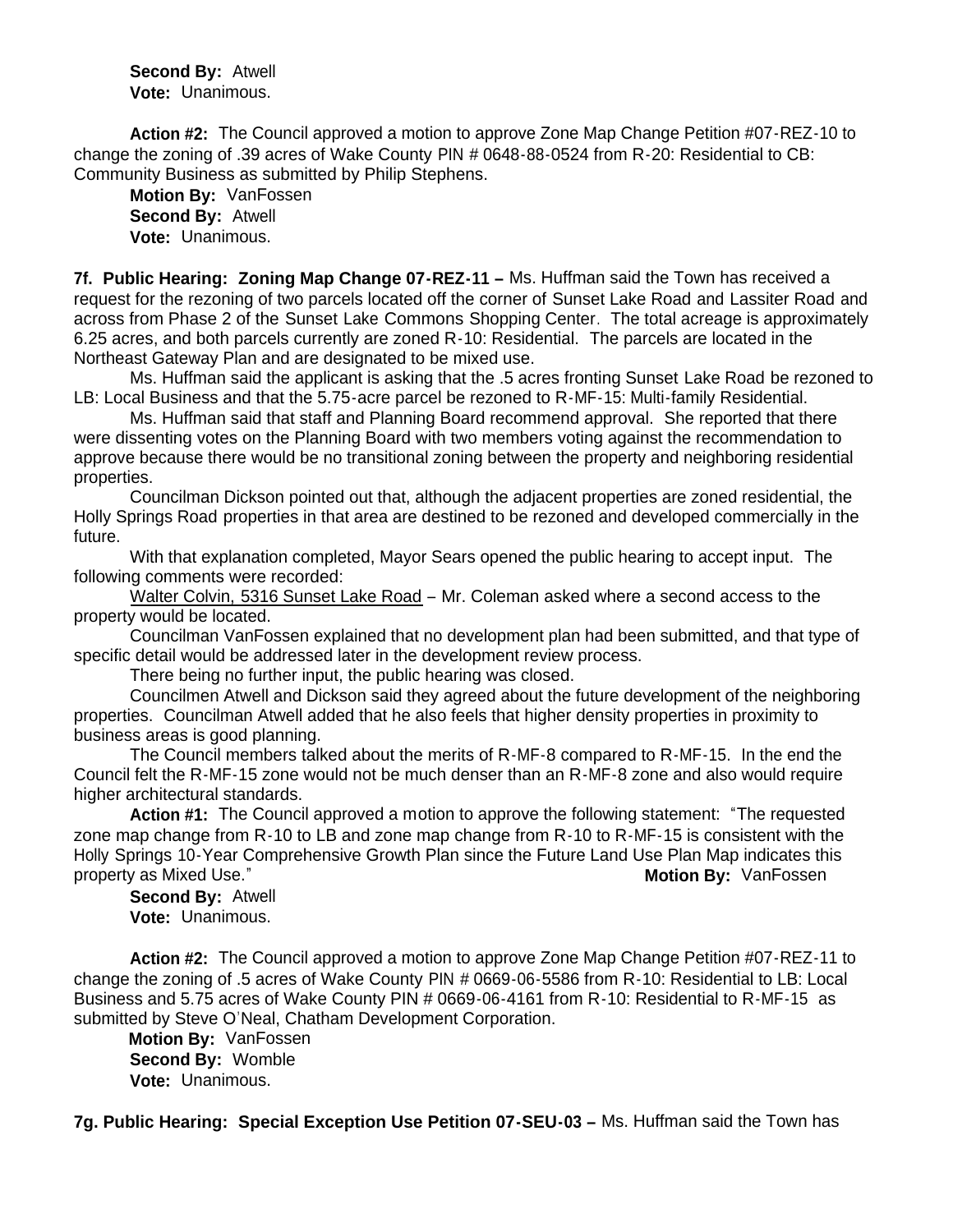received a petition for a special exception use on property centrally located in the Arbor Creek Planned Unit Development. The applicant is asking for permission for an in-home daycare that would keep up to nine children. The home is located on a cul-de-sac at 101 Bottlebrush Court.

Ms. Huffman said that staff and Planning Board recommend approval.

With that explanation completed, Mayor Sears opened the public hearing to accept sworn testimony and qualified evidence. Under oath administered by the Town Clerk, the following provided testimony to be recorded: None.

There being no testimony, the public hearing was closed.

 **Action #1:** The Council approved a motion to make and accept the following findings of fact to be recorded in the minutes for Special Exception Use Petition #07-SEU-03 for 101 Bottlebrush to allow for an in-home daycare as submitted by Hadizatu Ingawa, revised 03/ 23/2007:

- a. The proposed use will not be injurious to the public health, safety, comfort, community moral standards, convenience or general welfare;
- b. The proposed use will not injure or adversely affect the adjacent area;
- c. The proposed use will be consistent with the character of the district, land uses authorized therein, and the Town of Holly Springs Comprehensive Plan;
- d. The proposed use shall conform to all development standards of the applicable district (unless a waiver of such development standards is requested as part of the special exception use petition and approved as set forth above, in which case the proposed use shall conform to the terms and conditions of such waiver).
- e. Access drives or driveways are or will be sufficient in size and properly located to: ensure automotive and pedestrian safety and convenience, traffic flow as set forth in Section 7.09 – Pedestrian Circulation and Vehicular Area Design; and, control and access in case of fire or other emergency;
- f. Off-street parking areas, off-street loading areas, trash enclosures, trash pick-up and removal, and other service areas are located so as to be safe, convenient, allow for access in case of emergency, and to minimize economic, glare, odor, and other impacts on adjoining properties and properties in the general neighborhood;
- g. The lot, building or structure proposed for the use has adequate restroom facilities, cooking facilities, safety equipment (smoke alarms, floatation devices, etc.), or any other service or equipment necessary to provide for the needs of those persons whom may work at, visit or own property nearby to the proposed use;
- h. Utilities, schools, fire, police and other necessary public and private facilities and services will be adequate to handle the needs of the proposed use;
- i. The location and arrangement of the use on the site, screening, buffering, landscaping, and pedestrian ways harmonize with adjoining properties and the general area and minimize adverse impacts; and,
- j. The type, size, and intensity of the proposed use (including but not limited to such considerations as the hours of operation and numbers of people who are likely to utilize or be attracted to the use) will not have significant adverse impacts on adjoining properties or the neighborhood.

 **Motion By:** Atwell **Second By:** Dickson **Vote:** Unanimous

**Action #2:** Having made findings of fact that the project meets the requirements to be granted a Special Exception Use, the Council approved a motion to approve Special Exception Use Petition #07- SEU-03 to allow an in-home daycare at 101 Bottlebrush as submitted by Hadizatu Ingawa, revised 03/ 23/2007.

 **Motion By:** Atwell **Second By:** VanFossen **Vote:** Unanimous

*A copy of Special Exception Use application 07-SEU-03 entered into the record by the applicant and addressing the findings of facts is incorporated into these minutes as addendum pages.*

**7h. Public Hearing: Special Exception Use Petition 07-SEU-04 –** Mr. Zawadski reported that the Town has received a request for a Special Exception Use for a pet store to be permitted in the LB: Local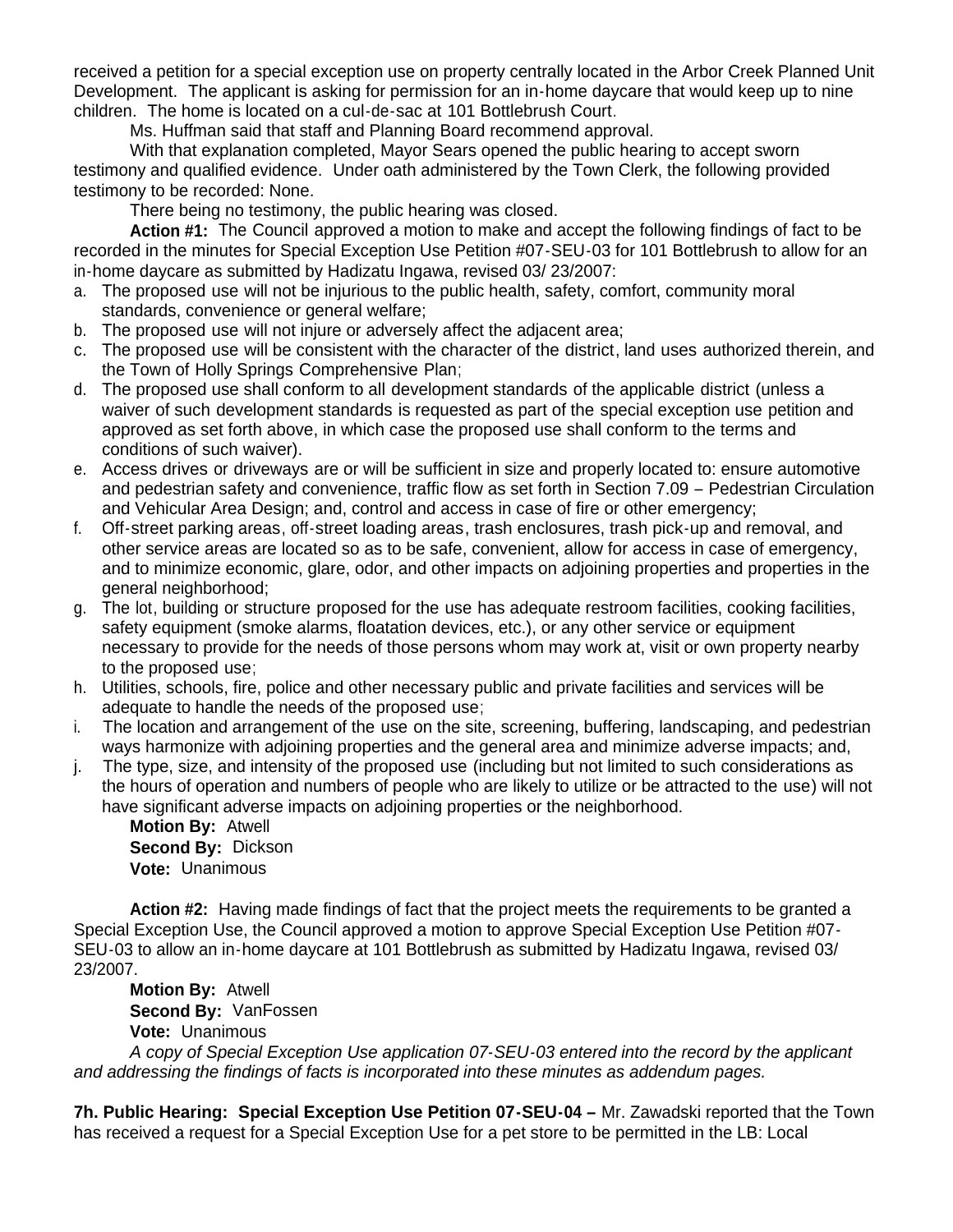Business zoning district at 5289 Sunset Lake Road within the Sunset Lake Commons Shopping Center. Under the current Unified Development Ordinance, a pet store is permitted in the LB zoning district only as a Special Exception Use.

Mr. Zawadski explained that the applicant proposes to sell mostly pet care dry goods, which is allowed by right in the zoning district. The applicant also proposes to sell a small number of hamsters, small birds and fish, and the sale of these animals would require the granting of a Special Exception Use permit.

Mr. Zawadski said staff feels that this type of pet store would be in compliance with both the Town's 10-Year Comprehensive Plan and the Northeast Gateway Plan. It also would be compatible with existing development and the surrounding area.

With that explanation completed, Mayor Sears opened the public hearing to accept sworn testimony and qualified evidence. Under oath administered by the Town Clerk, the following provided testimony to be recorded: None

There being no testimony, the public hearing was closed.

 During Council discussion, members expressed concern that dogs and cats would be among the "small caged animals" that were cited in the application.

 Applicant Kevin Meyers was invited to respond outside the realm of the hearing. Mr. Meyers said, no, that the small animals that would be sold would include only hamsters, small birds, hermit crabs and fish and no dogs or cats.

 **Action #1:** The Council approved a motion to make and accept the following findings of fact to be recorded in the minutes for Special Exception Use Petition 07-SEU-04 for 5289 Sunset Lake Road to allow for a Pet Store in the LB: Local Business Zoning District as submitted by Kevin Myers:

- a. The proposed use will not be injurious to the public health, safety, comfort, community moral standards, convenience or general welfare;
- b. The proposed use will not injure or adversely affect the adjacent area;
- c. The proposed use will be consistent with the character of the district, land uses authorized therein, and the Town of Holly Springs Comprehensive Plan;
- d. The proposed use shall conform to all development standards of the applicable district (unless a waiver of such development standards is requested as part of the special exception use petition and approved as set forth above, in which case the proposed use shall conform to the terms and conditions of such waiver).
- e. Access drives or driveways are or will be sufficient in size and properly located to: ensure automotive and pedestrian safety and convenience, traffic flow as set forth in Section 7.09 – Pedestrian Circulation and Vehicular Area Design; and, control and access in case of fire or other emergency:
- f. Off-street parking areas, off-street loading areas, trash enclosures, trash pick-up and removal, and other service areas are located so as to be safe, convenient, allow for access in case of emergency, and to minimize economic, glare, odor, and other impacts on adjoining properties and properties in the general neighborhood;
- g. The lot, building or structure proposed for the use has adequate restroom facilities, cooking facilities, safety equipment (smoke alarms, floatation devices, etc.), or any other service or equipment necessary to provide for the needs of those persons whom may work at, visit or own property nearby to the proposed use;
- h. Utilities, schools, fire, police and other necessary public and private facilities and services will be adequate to handle the needs of the proposed use;
- i. The location and arrangement of the use on the site, screening, buffering, landscaping, and pedestrian ways harmonize with adjoining properties and the general area and minimize adverse impacts; and,

j. The type, size, and intensity of the proposed use (including but not limited to such considerations as the hours of operation and numbers of people who are likely to utilize or be attracted to the use) will not have significant adverse impacts on adjoining properties or the neighborhood.

 **Motion By:** Atwell **Second By:** VanFossen **Vote:** Unanimous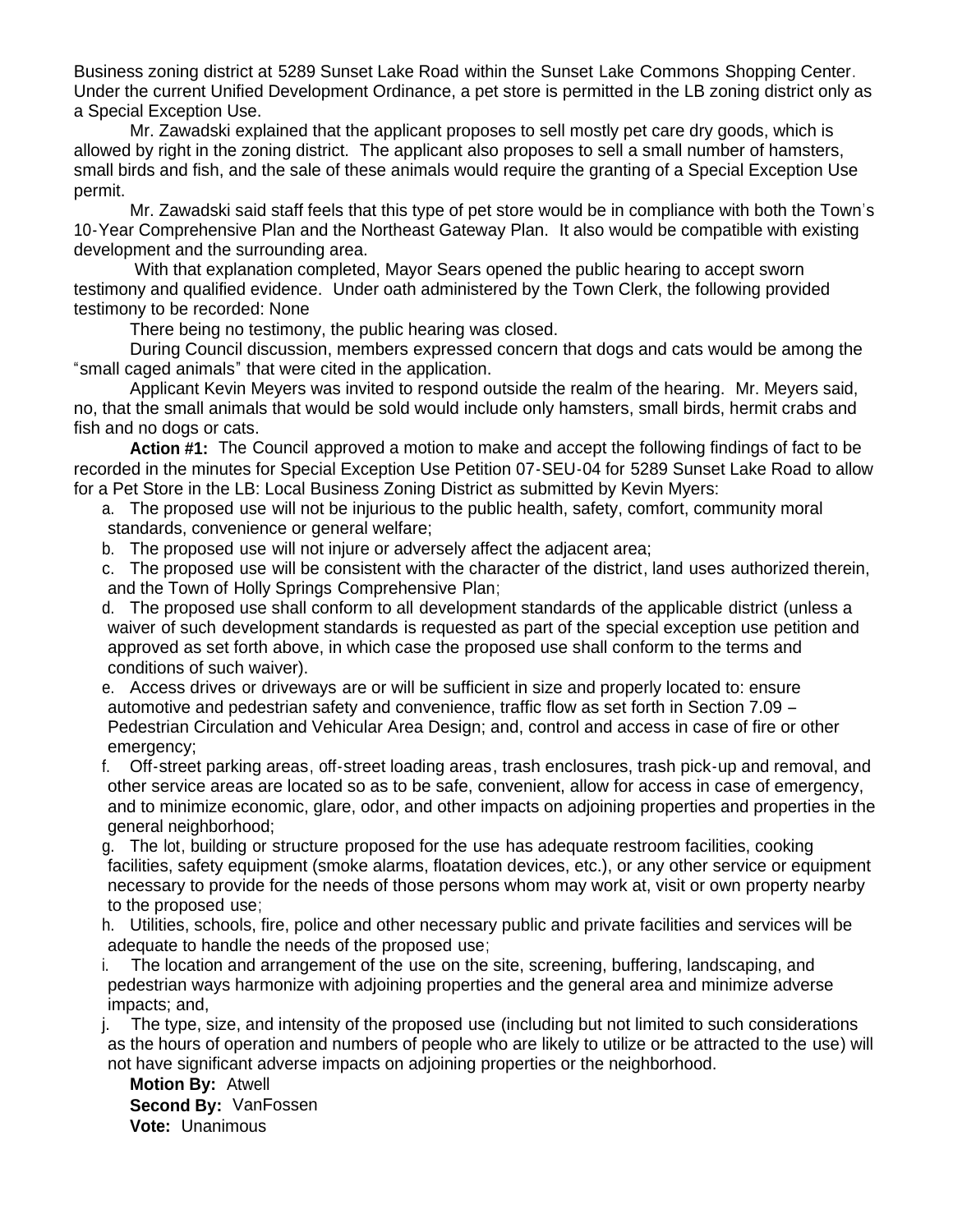**Action #2:** Having made findings of fact that the project meets the requirements to be granted a Special Exception Use, the Council approved a motion to grant Special Exception Use Petition #07-SEU-04 for 5289 Sunset Lake Road as submitted by Kevin Myers, with the following conditions:

- 1. All additional state and local permits and approvals will be required prior to the business opening.
- 2. The Industrial Waste short form will need to be submitted within 10 business days of Town Council approval. This form can be found in the Development Petition Packet.

 **Motion By:** Atwell **Second By:** VanFossen **Vote:** Unanimous

*A copy of Special Exception Use application 07-SEU-04 entered into the record by the applicant and addressing the findings of fact is incorporated into these minutes as addendum pages.*

**7i. Public Hearing: Special Exception Use Petition 07-SEU-05 –** Mr. Jones said The Town of Holly Springs proposes to erect a 170-foot reclaimed water elevated storage tank at the corner of New Hill Road and Irving Parkway. This request requires a special exception use and related public hearing. Town projects do not have to go before the Planning Board for a recommendation. In this case, the Town Council will act as a Board of Adjustment as allowed by UDO section 9.01; F.; 6.

 Mr. Jones said the reuse water tank would serve as a holding facility for the Town's new reclaimed water program. When this program is up and running, it will be one of the largest reuse programs in the State of North Carolina.

 He said the tank would be surrounded by a six-foot-high chain link fence and landscaping. The final design of the tank has yet to be determined, and it would be subject to the Town Council's review and approval.

 He said in addition to a special exception use, the Town is requesting two development standard variances regarding structure height and front yard fence height.

With that explanation completed, Mayor Sears opened the public hearing to accept sworn testimony and qualified evidence. Under oath administered by the Town Clerk, the following provided testimony to be recorded: None

There being no testimony, the public hearing was closed.

 **Action #1:** The Council approved a motion to make and accept the following findings of fact to be recorded in the minutes for a variance of UDO Section 2.04, B., 7., a, Maximum Building Height, to allow for a 170-foot-high reclaimed water elevated storage tank as submitted by Davis Martin Powell and Associates for the Town of Holly Springs project number E-3867.

1. The carrying out of the strict letter of the UDO will result in practical difficulties in the development of the property included in the Variance Petition.

2. Approval will observe the spirit of the UDO.

3. Approval will secure public safety and welfare.

4. Approval will provide substantial justice.

5. a. There are exceptional conditions pertaining to the particular piece of property in question because of its shape, size, or topography, that are not applicable to other lands, buildings, or structures in the same district, *or*

 b. There is a peculiar characteristic of a proposed use which makes the application of certain development standards of the UDO, as requested in the petition for variance of development standards, unrealistic.

6. Granting the Variance requested will not confer any special privileges that are denied to other owners or residents of the district in which the property is located.

7. A literal interpretation of the provisions of the UDO would deprive the applicant of rights commonly enjoyed by other owners and residents of the district in which the property is located.

8. The requested variance will be in harmony with the purpose and intent of the UDO and will not be injurious to neighbor or to the general welfare.

9. The special circumstances giving rise to the Variance request are not as a result of actions of the Applicant.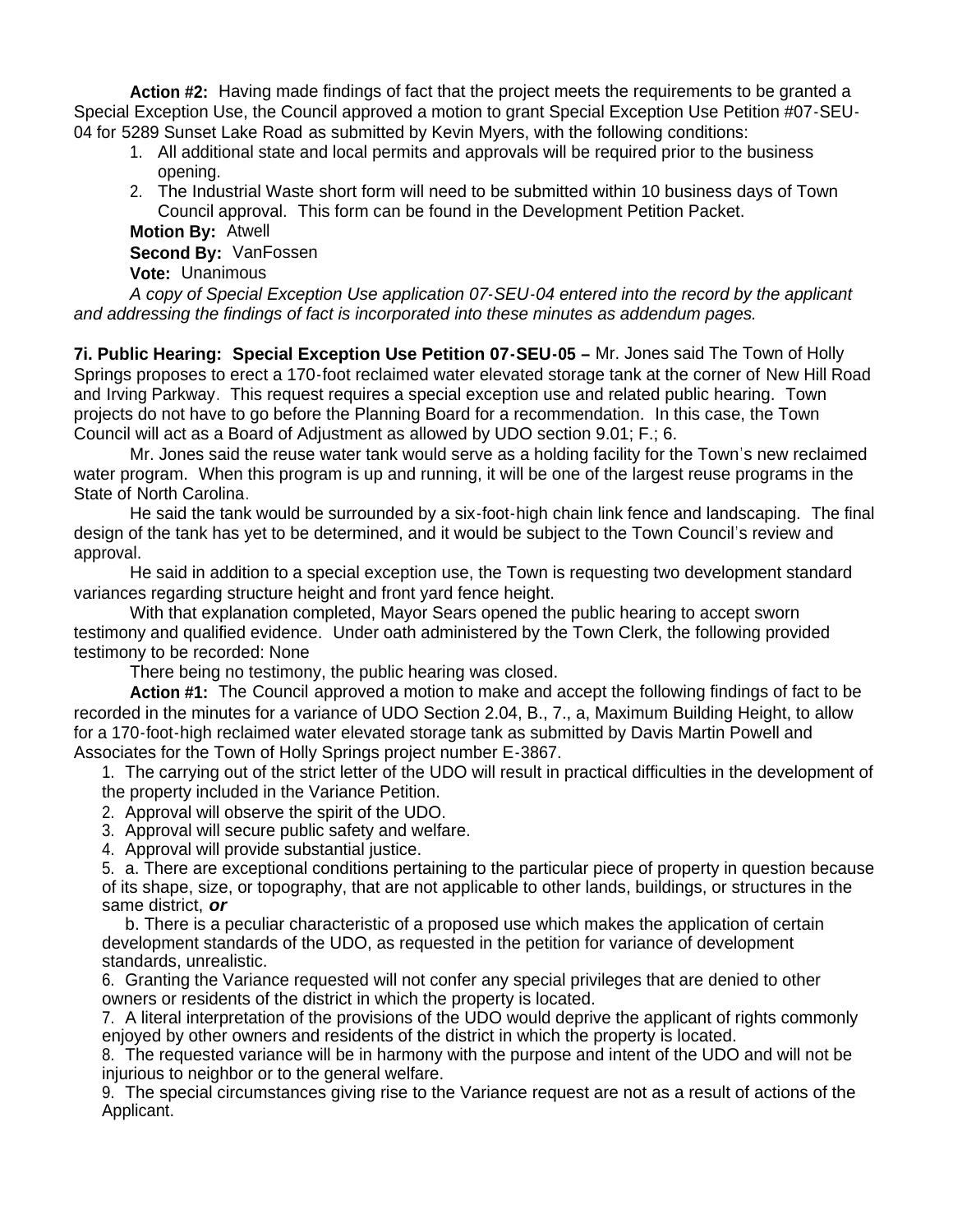10. Variance Requested is the minimum variance that will make possible the legal use of the land, building, or structure.

**Motion By:** VanFossen **Second By:** Atwell **Vote:** Unanimous

 **Action #2:** Having made the necessary findings of fact, the Council approved a motion to grant a variance of UDO Section 2.04, B., 7., a, Maximum Building Height, to allow for a 170-foot-high reclaimed water elevated storage tank as submitted by Davis Martin Powell and Associates for the Town of Holly Springs project number E-3867 at the corner of New Hill Road and Irving Parkway on a parcel more particularly described with Wake County PIN(s) 0649-44-3440, 0649-44-4414.

**Motion By:** VanFossen **Second By:** Dickson **Vote:** Unanimous

 **Action #3:** The Council approved a motion to make and accept the findings of fact to be recorded in the minutes for a variance of UDO Section 2.08, 3., d., (1) Fences, to allow for a 6-foot-high fence in the front yard adjacent to New Hill Road as submitted by Davis Martin Powell and Associates for the Town of Holly Springs project number E-3867.

1. The carrying out of the strict letter of the UDO will result in practical difficulties in the development of the property included in the Variance Petition.

2. Approval will observe the spirit of the UDO.

3. Approval will secure public safety and welfare.

4. Approval will provide substantial justice.

5. a. There are exceptional conditions pertaining to the particular piece of property in question because of its shape, size, or topography, that are not applicable to other lands, buildings, or structures in the same district, *or*

 b. There is a peculiar characteristic of a proposed use which makes the application of certain development standards of the UDO, as requested in the petition for variance of development standards, unrealistic.

6. Granting the Variance requested will not confer any special privileges that are denied to other owners or residents of the district in which the property is located.

7. A literal interpretation of the provisions of the UDO would deprive the applicant of rights commonly enjoyed by other owners and residents of the district in which the property is located.

8. The requested variance will be in harmony with the purpose and intent of the UDO and will not be injurious to neighbor or to the general welfare.

9. The special circumstances giving rise to the Variance request are not as a result of actions of the Applicant.

10. Variance Requested is the minimum variance that will make possible the legal use of the land, building, or structure.

**Motion By:** VanFossen **Second By:** Atwell **Vote:** Unanimous

 **Action #4:** Having made the necessary findings of fact, the Council approved a motion to grant a variance of UDO Section 2.08, 3., d., (1) Fences, to allow a 6-foot-high fence in the front yard adjacent to New Hill Road as submitted by Davis Martin Powell and Associates for the Town of Holly Springs project number E-3867.

**Motion By:** VanFossen **Second By:** Dickson **Vote:** Unanimous

 **Action #5:** The Council approved a motion to make and accept the following findings of fact to be recorded in the minutes for Special Exception Use Petition 07-SEU-05 to allow the Town of Holly Springs to erect an elevated reclaimed water storage tank at the corner of New Hill Road and Irving Parkway as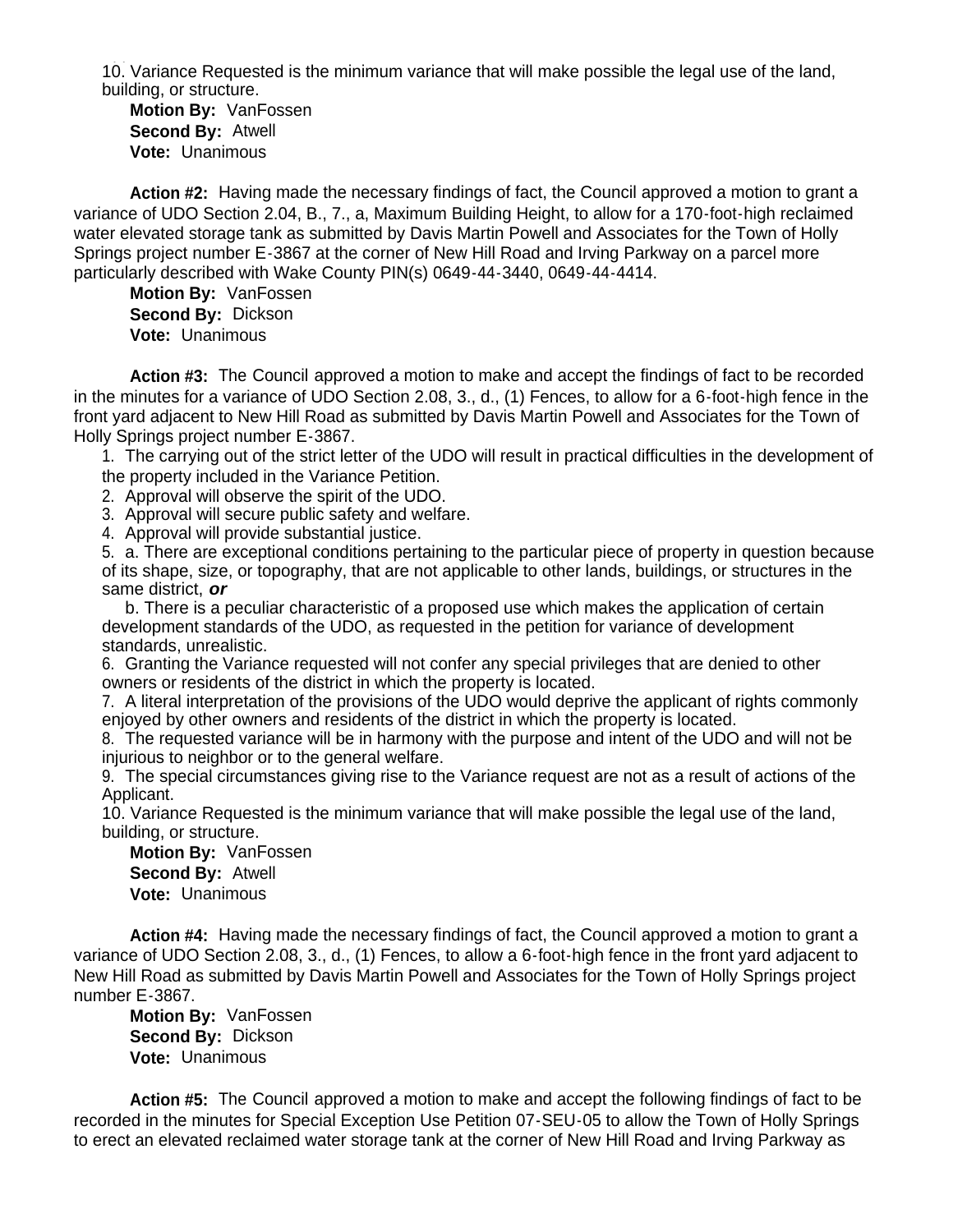submitted by Davis Martin Powell and associates for the Town of Holly Springs project number E-3867.

- a. The proposed use will not be injurious to the public health, safety, comfort, community moral standards, convenience or general welfare;
- b. The proposed use will not injure or adversely affect the adjacent area;
- c. The proposed use will be consistent with the character of the district, land uses authorized therein, and the Town of Holly Springs Comprehensive Plan;
- d. The proposed use shall conform to all development standards of the applicable district (unless a waiver of such development standards is requested as part of the special exception use petition and approved as set forth above, in which case the proposed use shall conform to the terms and conditions of such waiver).
- e. Access drives or driveways are or will be sufficient in size and properly located to: ensure automotive and pedestrian safety and convenience, traffic flow as set forth in Section 7.09 – Pedestrian Circulation and Vehicular Area Design; and, control and access in case of fire or other emergency;
- f. Off-street parking areas, off-street loading areas, trash enclosures, trash pick-up and removal, and other service areas are located so as to be safe, convenient, allow for access in case of emergency, and to minimize economic, glare, odor, and other impacts on adjoining properties and properties in the general neighborhood;
- g. The lot, building or structure proposed for the use has adequate restroom facilities, cooking facilities, safety equipment (smoke alarms, floatation devices, etc.), or any other service or equipment necessary to provide for the needs of those persons whom may work at, visit or own property nearby to the proposed use;
- h. Utilities, schools, fire, police and other necessary public and private facilities and services will be adequate to handle the needs of the proposed use;
- i. The location and arrangement of the use on the site, screening, buffering, landscaping, and pedestrian ways harmonize with adjoining properties and the general area and minimize adverse impacts; and,
- j. The type, size, and intensity of the proposed use (including but not limited to such considerations as the hours of operation and numbers of people who are likely to utilize or be attracted to the use) will not have significant adverse impacts on adjoining properties or the neighborhood.

**Motion By:** VanFossen **Second By:** Atwell **Vote:** Unanimous

 **Action #6:** Having made findings of fact that the project meets the requirements to be granted a Special Exception Use, the Council approved a motion to approve Special Exception Use #07-SEU-05 as submitted by Davis Martin Powell and associates for the Town of Holly Springs project number E-3867 with the following condition:

1. Prior to Building Permit elevation must be submitted to Town Council for approval.

 **Motion By:** VanFossen **Second By:** Dickson **Vote:** Unanimous

*A copy of Special Exception Use application 07-SEU-05 entered into the record by the applicant and addressing the findings of facts is incorporated into these minutes as addendum pages.*

**8. Consent Agenda:** The Council approved all items on the Consent Agenda following a motion by Councilman Dickson, a second by Councilman VanFossen and a unanimous vote. The following actions were affected:

 8a. Budget Report - The Council received a report of FY 2006-07 budget amendments #118 through #147 approved by the town manager.

8b. Budget Amendment, \$200,000 – The Council adopted an amendment to the FY 2006-07 budget in the amount of \$200,000 to allocate funds to cover sanitation contract. A c*opy of the budget amendment is incorporated into these minutes as an addendum page.*

8c. Budget Amendments, \$330,000 and \$90,000 – The Council adopted amendments to the FY 2006-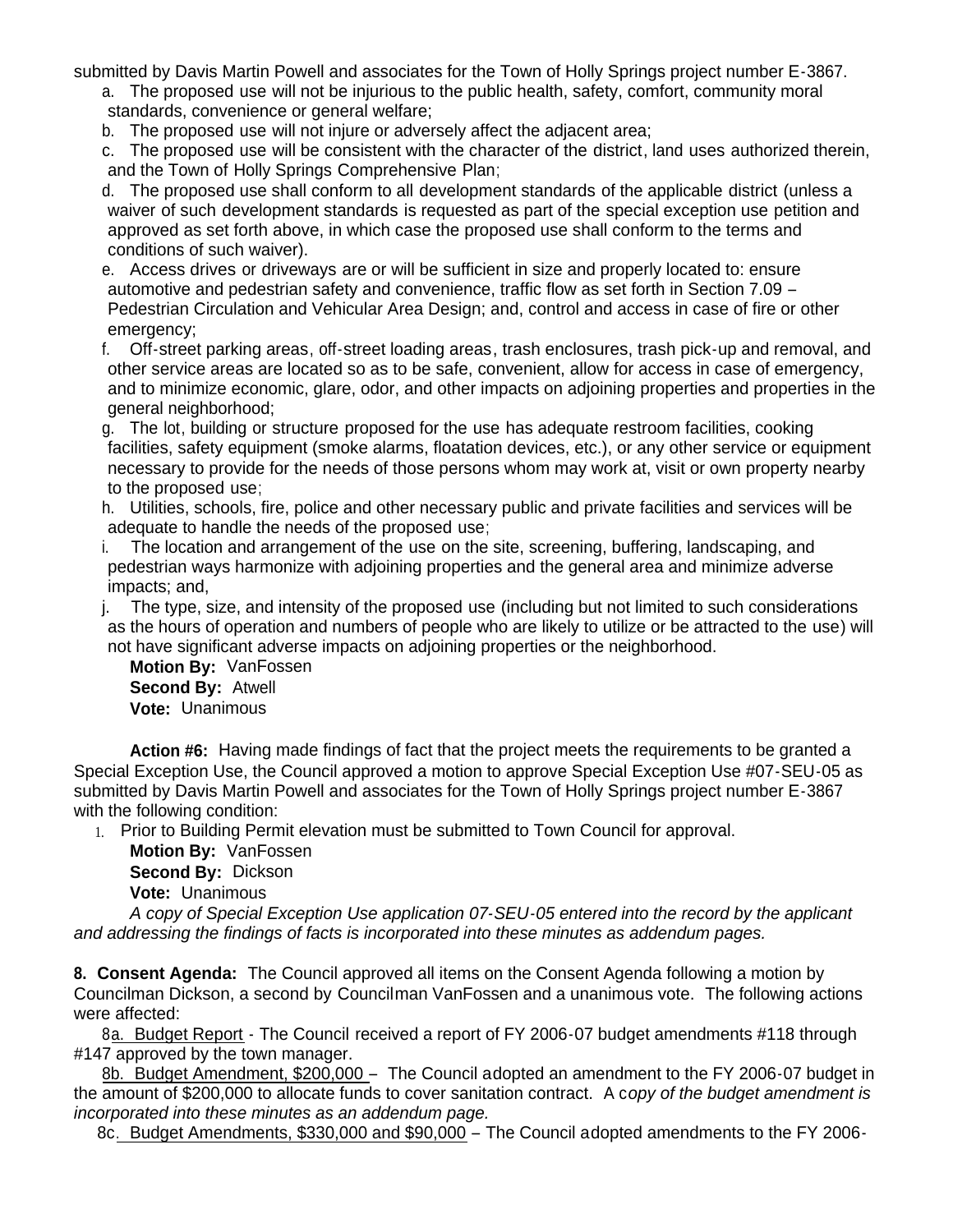07 budget in the amount of \$330,000 and \$90,000 to pave Thomas Mill Road and install water line in the Holly Springs Business Park. C*opies of the budget amendments are incorporated into these minutes as addendum pages.*

8d. Budget Amendment \$295,000 - The Council adopted an amendment to the FY 2006-07 budget in the amount of \$295,000 to allocate funding for the Stinson Ave. Phase II project. A c*opy of the budget amendment is incorporated into these minutes as an addendum page.*

 8e. Budget Amendment, \$2,575 – The Council adopted an amendment to the FY 2006-07 budget in the amount of \$2,575 to allocate interest income to cultural center and fire station renovation project budgets. A c*opy of the budget amendment is incorporated into these minutes as an addendum page.*

 8f. Budget Amendments, \$97,600 – The Council adopted an amendment to the FY 2006-07 budget in the amount of \$97,600 to reallocate funds to the business park pump station project and wastewater reuse system. A c*opy of the budget amendment is incorporated into these minutes as an addendum page.*

 8g. Budget Amendment, \$57,900 – The Council adopted an amendment to the FY 2006-07 budget in the amount of \$57,900 to cover unanticipated fire/rescue department expenditures. A c*opy of the budget amendment is incorporated into these minutes as an addendum page.*

8h. Budget amendment, \$59,350 - The Council adopted amendment to the FY 2006-07 budget in the amount of \$59,350 to adjust the fire station project budget to actual expenditures. A c*opy of the budget amendment is incorporated into these minutes as an addendum page.*

 8i. Budget Amendment, \$1,725 – The Council adopted an amendment to the FY 2006-07 budget in the amount of \$1,725 to accept insurance proceeds for repairs to a water distribution vehicle. A c*opy of the budget amendment is incorporated into these minutes as an addendum page.*

 8j. Budget Amendment, \$100,00 – The Council adopted an amendment to the FY 2006-07 budget in the amount of \$100,000 to increase water purchases. A c*opy of the budget amendment is incorporated into these minutes as an addendum page.*

 8k. Holly Springs Business Infrastructure Grant – The Council authorized the Mayor to execute a grant agreement with the United States Economic Development Administration (EDA) for a \$1 million grant for sewer infrastructure improvements in the Holly Springs Business Park. A c*opy of the Economic Development Administration grant is incorporated into these minutes as addendum pages.*

 8l. Resolution 07-25 – The Council adopted Resolution 07-25 enacting 07-DPM-01 amending the Development Procedures Manual to add annexation requirement waiver provisions. A c*opy of Resolution 07-25 is incorporated into these minutes as an addendum page.*

 8m. Resolution 07-26 – The Council adopted Resolution 07-26 to enter into a municipal agreement with NCDOT for the widening of Green Oaks Parkway. A c*opy of Resolution 07-26 and NCDOT agreement are incorporated into these minutes as addendum pages.*

8n. Resolution 07-27 – The Council adopted Resolution 07-27 declaring two fire trucks surplus to the needs of the town. A c*opy of Resolution 07-27 is incorporated into these minutes as an addendum page.*

**9a. Bass Lake Road Sidewalk** – Ms. Stephenson said the Town proposes to construct 5,267 linear feet of sidewalk from Earp Street to the Bass Lake Retreat Center. This is an important sidewalk link identified in the Comprehensive Pedestrian Plan as a high priority project.

 She said staff and the Technical Review Committee evaluated various options for the sidewalk, including width, material and location (which side of Bass Lake Road) for installation. Staff compared the impacts and costs of 5-foot concrete, 8-foot concrete and 8-foot asphalt sidewalk options and various configurations for installation.

 She said because the scope of this project is for sidewalk construction only, rather than a roadway widening of half of the typical roadway cross section, the sidewalk would be installed behind the existing roadway ditch, per NCDOT requirements, and would be designed to minimize easement and construction costs.

 Ms. Stephenson said when the road eventually is widened to the ultimate cross section, this sidewalk would need to be relocated when full road widening is done. Designing the sidewalk so that it would not have to be relocated in the future was examined; however, it would significantly increase cost for right of way and construction, she explained.

 She said staff and the Technical Review Committee recommend that sidewalk be installed on the south side of Bass Lake Road for the entire length of the project because it has minimal grade changes,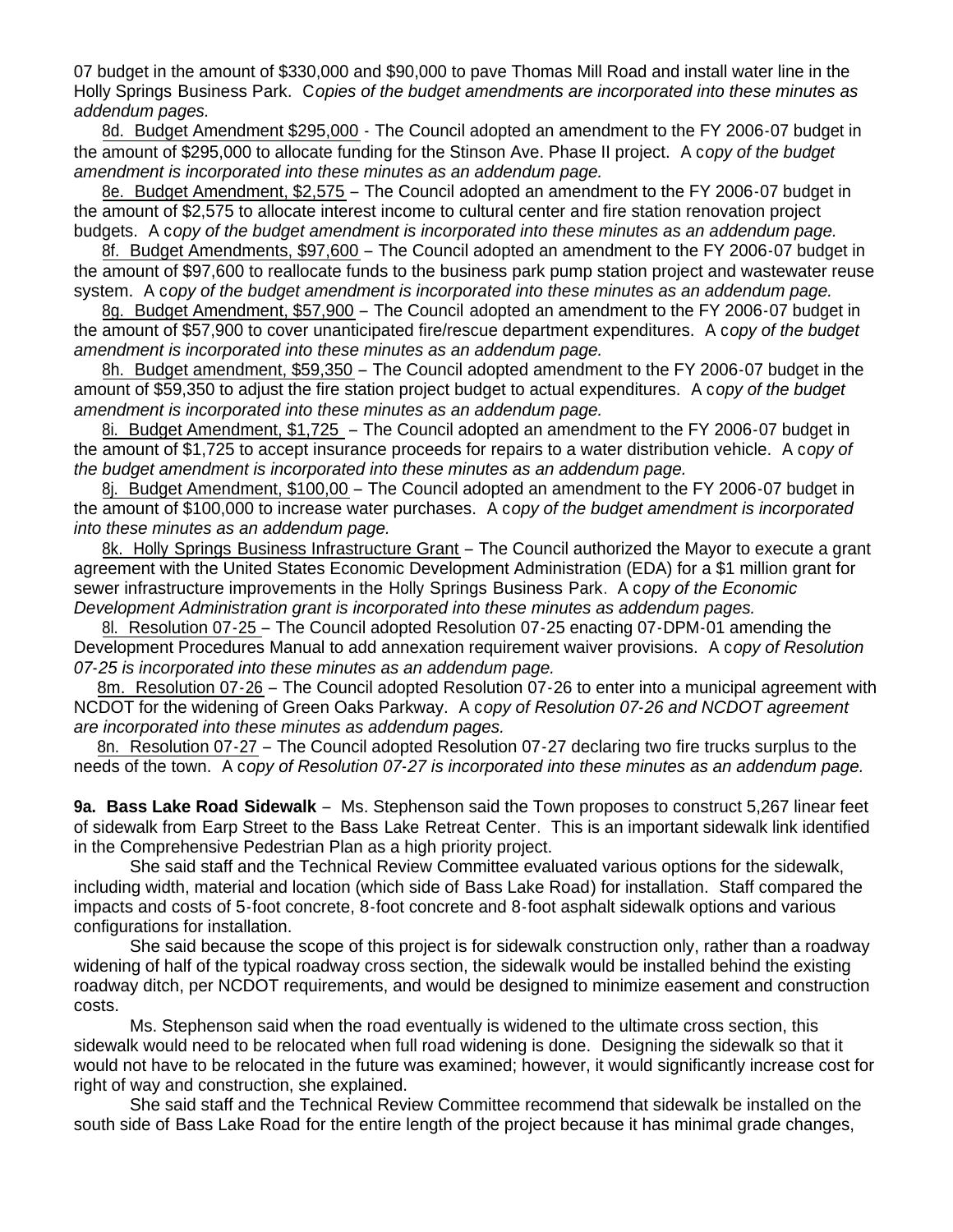no pedestrian crossing of the road, and fewer obstructions. The TRC also recommends that the sidewalk be of 8-foot-wide concrete.

 She said potential utility costs also were discussed. The TRC recommends that if utility relocation expenses result in a significantly increased project cost, that the location and size of the sidewalk be revaluated. Utility relocation expenses will be more precise once the preliminary sidewalk design is complete.

 Councilman Dickson asked if the project could be constructed in a combination of widths and materials. He said his priority would be Phase 1 of the project in order to help pedestrians get to schools and businesses. He said the foot way to the park might not need to be such a big investment.

 Mr. Bradley said he looks at the project from a greenway trail viewpoint rather than from a sidewalk viewpoint. He agreed that many materials are used, including asphalt, concrete, mulch, crush and run and grass. He said his preference for Phase 2 of the project would be asphalt.

 **Action:** The Council approved a motion to endorse the Bass Lake Sidewalk Plan with 5-foot-wide concrete sidewalk to be installed on the south side of Bass Lake Road in Phase 1.

#### **Motion By:** Dickson

#### **Second By:** Atwell

 During discussion, arguments were made for 8-foot concrete construction. Councilman Dickson said he could not see the Town's spending an extra \$44,000 for construction that eventually would be torn up.

 **Vote:** The motion failed to carry, following a 3-2 vote. Councilmen Atwell and Dickson voted for the motion. Councilmen DeBenedetto, Womble and VanFossen voted against.

**Action:** The Council approved a motion to endorse the Bass Lake Sidewalk Plan with 8-foot-wide concrete sidewalk to be installed on the south side of Bass Lake Road in Phase 1.

 **Motion By:** VanFossen **Second By:** Atwell **Vote:** Unanimous.

 In a discussion of Phase 2, Councilman VanFossen said he would prefer the north side of Bass Lake Road. The opposite view was that continuity on the south side would be more desirable.

 Councilman Atwell said he would like the material to be as natural as possible and that he would prefer asphalt on Phase 2.

 Councilman VanFossen and Mayor Sears said concrete would prove to be more durable against tree roots.

**Action:** The Council approved a motion to endorse the Bass Lake Sidewalk Plan with 8-foot-wide concrete sidewalk to be installed on the south side of Bass Lake Road in Phase 2.

**Motion By:** Womble

**Second By:** DeBenedetto

 **Vote:** The motion carried 3-2. Councilmen VanFossen and Atwell voted against the motion. Councilmen VanFossen and Atwell said they both supported installation of the sidewalk; however, Councilman VanFossen said he was voting against the motion because he preferred the north side of Bass Lake Road. He asked that staff examine the possibility of installing a crosswalk and children crossing signs across Bass Lake Road at Windance.

**9b. Parks and Recreations Master Plan –** Mr. Bradley said that at the May 15, 2007 Town Council meeting, Design-Based Planning, Inc. presented the Parks and Recreation Master Plan. Comments were requested, and none have been forthcoming. Staff considers the document finalized and requests that the Town Council approve and adopt the plan.

 **Action:** The Council approved a motion to approve and adopt the Parks and Recreation Master Plan as submitted by Design-Based Planning, Inc. for the Town of Holly Springs.

 **Motion By:** Dickson **Second By:** VanFossen **Vote:** Unanimous.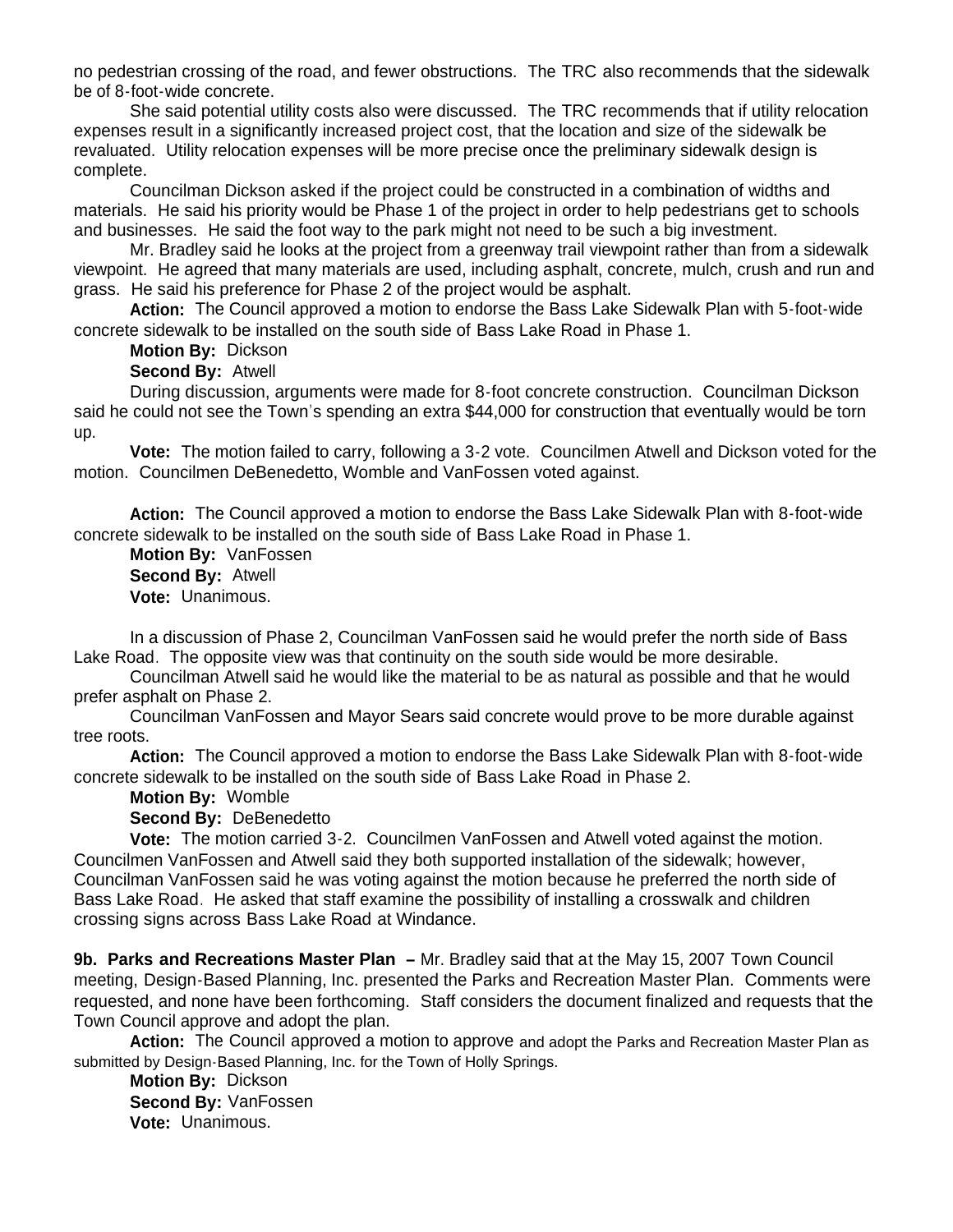**9c. Progress Energy Encroachment Agreement** – Ms. Stephenson said the Town proposes to construct two projects which would encroach onto Progress Energy lands – the Holly Springs Business Park pump station and the Forest Springs outfall, which actually is to be constructed by the developer with fee credits from the Town.

 Ms. Stephenson said Town staff has been working with Progress Energy for 18 to 24 months to secure the needed easements for these two projects. The attached draft letters of agreement are part of the package of information that Progress Energy requires before forwarding these easement requests to the North Carolina Utilities Commission.

 At this time, Councilman VanFossen asked if he should recuse himself from this vote since the projects would serve the 12 Oaks PUD.

 Mr. Schifano said his advice would be that Councilman VanFossen would not need to recuse himself because the sewer system projects would serve those entire areas and not just 12 Oaks.

**Action:** The Council approved a motion to enter into agreements with Progress Energy, subject to legal and staff review, for property encroachments for the Holly Springs Business Park pump station and Forest Springs outfall projects.

**Motion By:** Atwell **Second By:** DeBenedetto **Vote:** Unanimous A c*opy of the letters of agreement are incorporated into these minutes as addendum pages.*

**9d. Code of Ethics and Conduct Policy** – Mr. Schifano said Town staff and Council Members had received a document via email from Councilman DeBenedetto, who proposes that the Council consider adoption of it as an "Interim Code of Ethics." The provisions of the proposal are specific and set out detailed requirements for the reporting of business transactions of elected public officials. Councilman DeBenedetto also proposes that the proposal be enacted retroactively for more than two years, back to March 2005.

 Mr. Schifano summarized that he does not believe that Councilman VanFossen and Mayor Sears have violated any laws or ethical standards in their contracted work with Wakefield Development.

 That said, he has looked at the sufficiency of the Town's current Code of Ethics and Conduct in comparison to other municipal codes of ethics and model codes that exist.

 He said if the Council was amenable, he would suggest amendments along the following lines to promote disclosure:

1. Define some terms more specifically.

2. To require Council members to state their conflict when requesting motion for recusal.

- 3. Remove, "pursuant to state law" in contract
- 4. Leave the table or room
- 5. Written disclosures of pertinent business relationships

 Mr. Schifano added that a requirement in one of the model codes states that a recused member leave the table for open session or the meeting room, if closed session. No other town responding to his survey requires this, and it presents logistical issues.

 Mr. Schifano said he did not have any strong feelings about it one way or the other and that it would be up to the Council.

There was much discussion.

**Action:** The Council approved a motion to amend P-021, Code of Ethics and Conduct for Public Officials, as outlined by the Town Attorney.

 **Motion By:** Atwell **Second By:** DeBenedetto **Vote:** Unanimous

## **10. Other Business:** None

**11. Manager's Report:** None